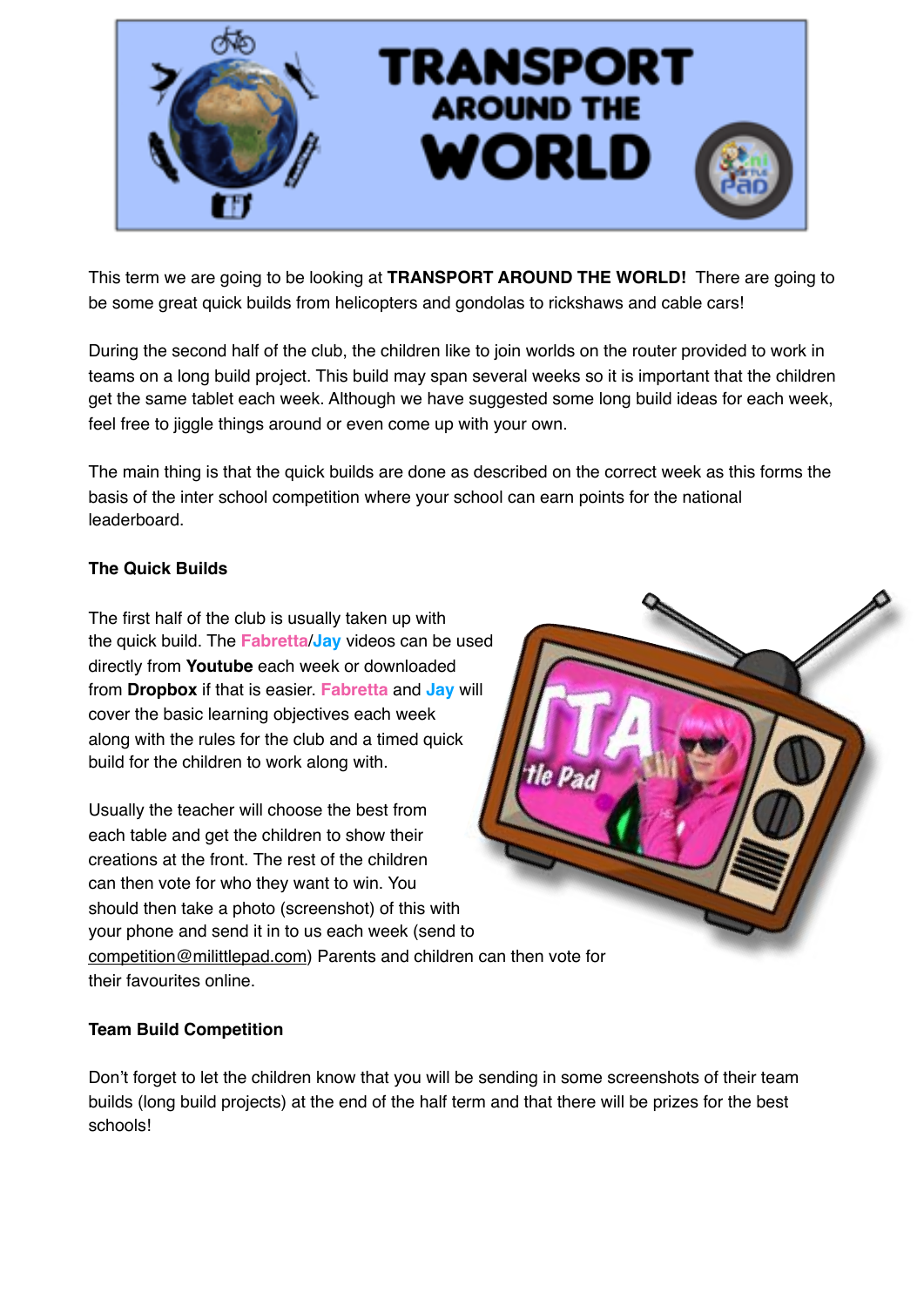## 1. **HELICOPTERS- UK**

We rely on transport every day to get us to school, to our favourite holiday destinations and to the shops. It's also a vital part of the emergency services. Now we all know about fire engines and ambulances and even police cars but did you know that helicopters play a very important role?

Helicopters are ideal for use in emergency situations. They can take off and land vertically so they are able to access difficult areas and aren't restricted by traffic on the roads. They are used by the police to look for missing people and to monitor activity below and the ambulance service to quickly arrive on scene and take patients to hospital. They are also used by search and rescue teams to carry out their vital work, including **Mountain Rescue.** 



Mountain Rescue is voluntary service in the UK available 24 hours a day, 365 days a year. You may have seen their helicopters flying overhead if you have been walking in the hills. The RAF Search and Rescue team generally provide this service however air ambulances have become increasingly involved over the last 5 or so years. Even though they help to rescue people from floods and search for missing people, a lot of the Mountain Rescue's work involves helping trapped walkers from hills and mountains. By using helicopters, rescuers are able to reach people or even animals quickly and can then swiftly take them to hospital where they can be diagnosed and treated quickly.

Things like bad weather and not being able to fly at night can impact the rescue teams however it remains a fantastic and life saving service.



# **DID YOU KNOW?**

Helicopters are not only useful for transporting people, they can also transport water to fight fires! Using a bucket attached underneath, the pilots collect water from reservoirs, lakes and even swimming pools, carry it to the location of the fire and drop it on top. They are very helpful in controlling forest and bush fires all over the world including here in the UK. Have you ever seen one in action?

**This week's quick build is….A HELICOPTER!** 

### **LONG BUILD**

Why not build a race arena ready to race your friends? This week you could work on the starting line and make a start on your race track?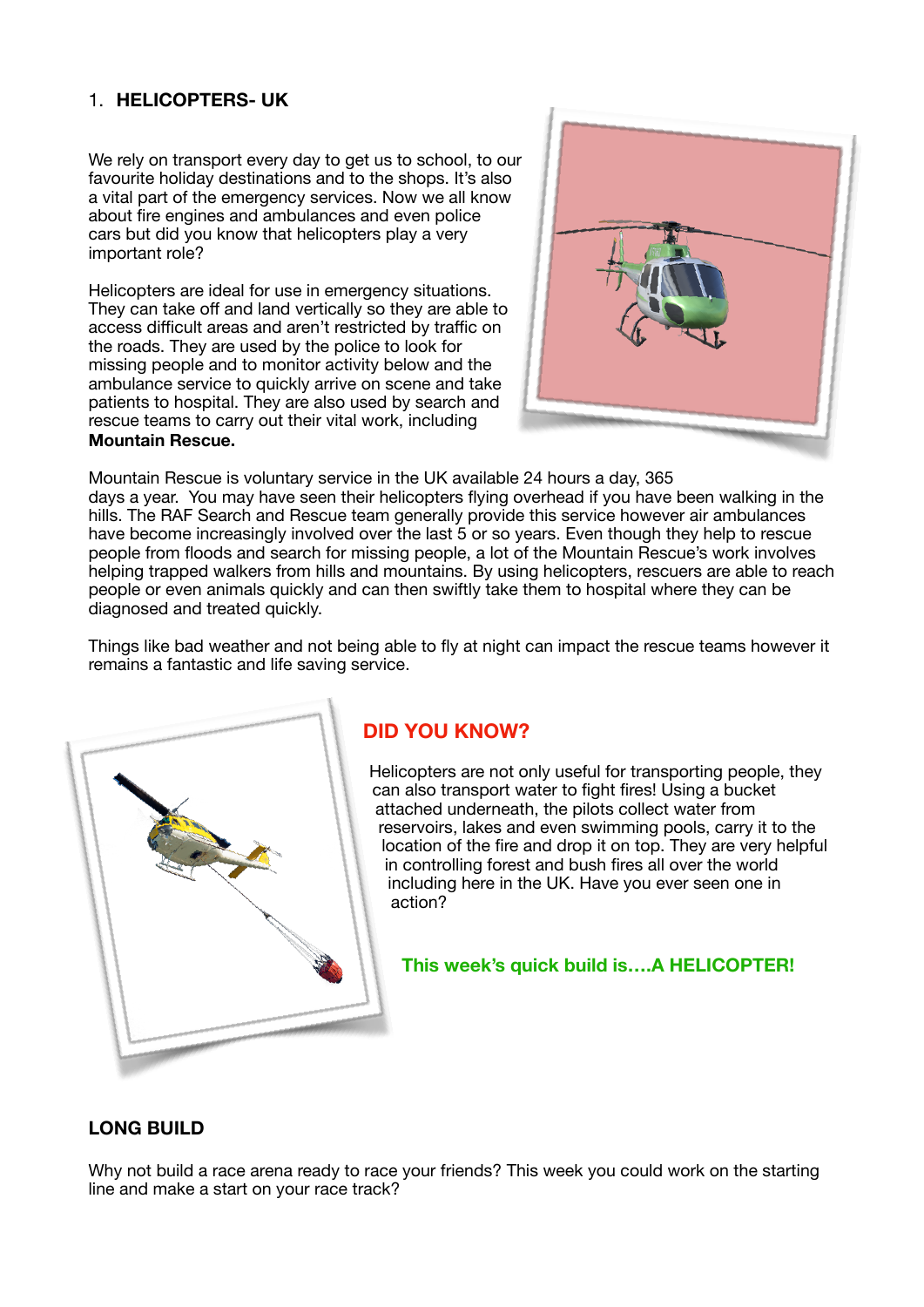### 2. **BICYCLES- THE NETHERLANDS**

Bicycles are a pedal powered, two wheeled form of transport. They were invented in the 19th century and the first designs included the 'bone-shaker' and

the 'penny farthing'. The penny farthing had a huge front wheel and whilst it was difficult to get on and off, it was pretty fast and smooth to ride which made it very popular. This popularity, however, didn't last very long as the first 'safety bike' was invented just a few years later which didn't come with the same risk of falling off!

Almost as soon as the bicycle popularity boom reached the Netherlands, the Dutch began to construct dedicated paths specifically for bicycle use. Even though the popularity of the motor car eventually overtook the bicycle, the Netherlands remains well known for cycling and Amsterdam is widely thought of as being the bicycle capital of the world!

If you ever visit Amsterdam, you'll find yourself surrounded by cyclists but it wasn't always that way. Large parts of the city were demolished to make way for roads for cars and it was believed that eventually the use of bicycles in the Netherlands would fade away all together. However, after a series of protests about the risk of car accidents and car-free days, politicians become more aware of the positives of cycling and began to construct more cycling lanes in a number of cities. This then led to the construction of entire cycling networks and an increase in the number of people using bicycles. The age of cycling wasn't over!



Nowadays, the people of the Netherlands now make 25% of their journeys on their bicycles and it goes up to 38% in Amsterdam. Here there are thought to be an estimated 880000 bicycles! There is around 22000 miles of cycle paths and even special civil servants designated to maintaining the cycle path network in all the major cities!



### **DID YOU KNOW?**

Lots of people cycle to get from one place to another but racing is also a very popular amongst cyclists. A popular racing event is the Tour De France which lasts a whole 23 days and covers a huge 2,200 miles!

### **This week's quick build is….A BICYCLE!**

### **LONG BUILD**

Carry on working on your race arena! Finish working on your track and add a finish line!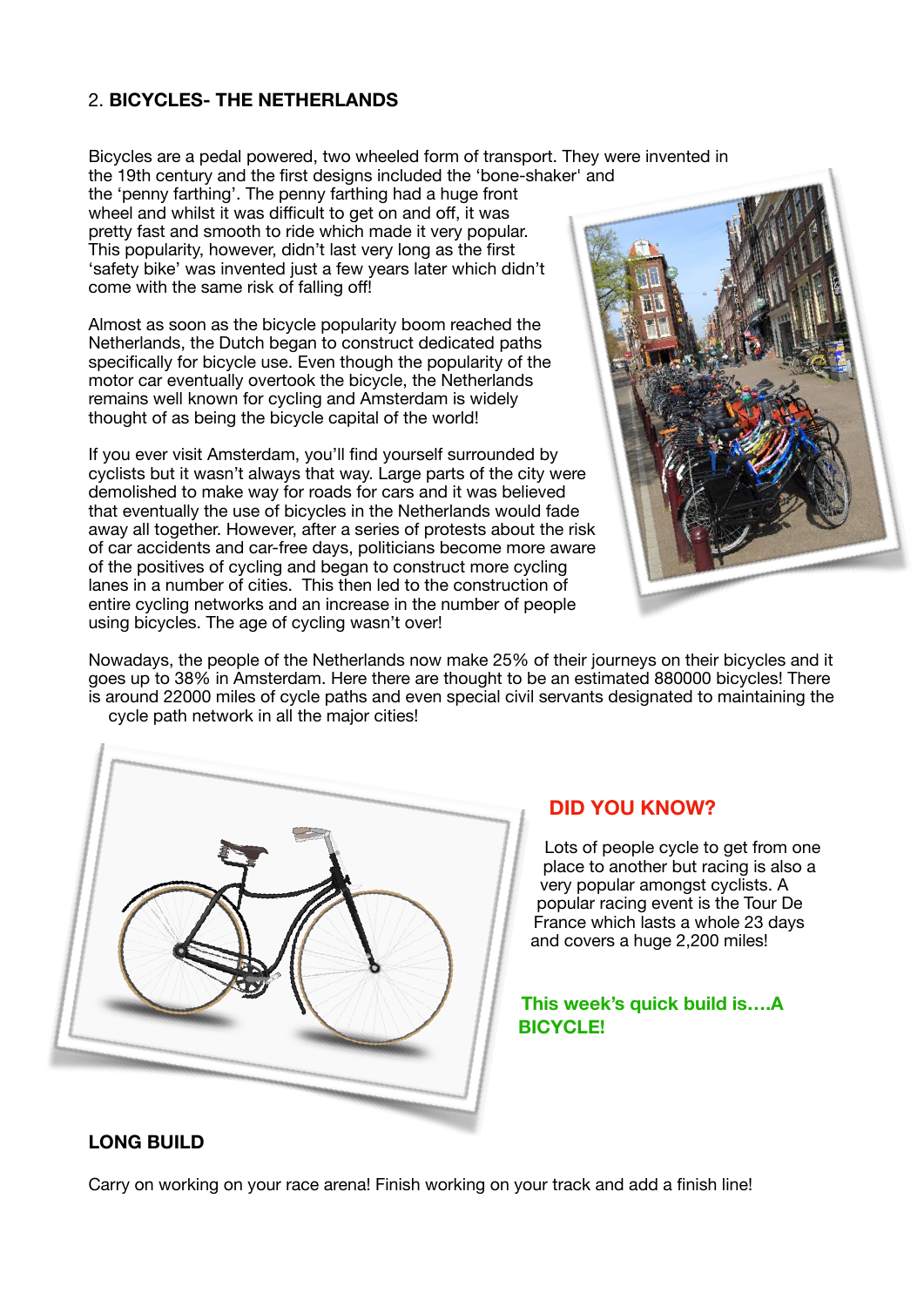## **3. GONDOLAS- VENICE, ITALY**

The city of Venice is built on 118 islands, separated by canals and connected by over 400 bridges. As you can imagine, with all that water there isn't really space for roads and so unsurprisingly the city is car free. Instead, Venetians walk and use boats to get around, including gondolas.

Gondolas are an iconic part of Venice. These flat-bottomed and light wooden boats have been in use since the 11th century and by the 19th century, numbered 10,000. They dominated the city's waterways! Nowadays, there are only around 400 and these are primarily used for tourist trips.



The people who steer and move the boat and called **gondoliers** and the career is passed down through families. In order to qualify for a license, they must undertake 400 hours of training and pass an exam showcasing their knowledge of Venetian history, language skills and of course the operation of a gondola. Once licensed, gondoliers are required to wear a uniform. This consists of a white or striped shirt with a straw boaters hat.

Gondoliers are also responsible for the maintenance of their boats. To row, the gondoliers stand up and use a single oar. It is far easier to row this way though the narrow Venetian canals. Interestingly, the boats are slightly lopsided and lean to one side. This is to balance out the weight of the gondolier and helps to make the gondola more manoeuvrable. At 11 metres long, and slightly longer than a London bus, they need to be able to be turned around corners with ease!



### **DID YOU KNOW?**

It is a requirement for all boats to be painted black but in the past, gondoliers used to compete with each other by painting their gondolas bright with intricate patterns. There are still some ornate elements of these boats remaining however; the prow has a shiny trim called a ferro. The 'S' shape represents the great canal, and underneath this top piece are 6 bars. They represent Venice's six districts; San Marco, San Polo, Santa Croce, Castello, Dorsoduro and Cannareggio. Some gondoliers still personalise their gondolas by adding colourful cushions and rugs.

**This week's quick build is….A GONDOLA!** 

### **LONG BUILD**

Why not create a water track? Remember to add some obstacles to make your races really interesting?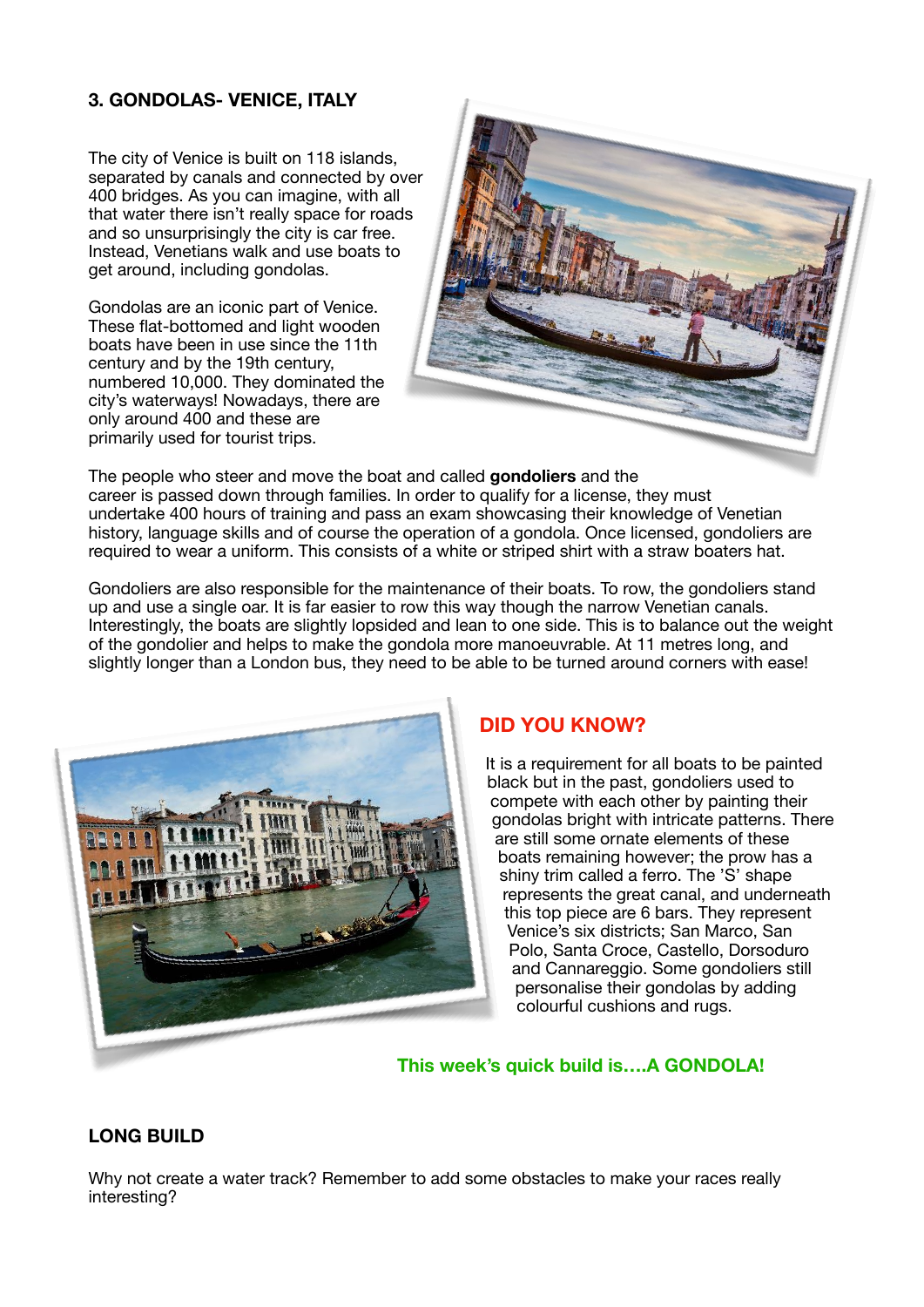### **4. SUPERCARS- ITALY**

Supercars are generally thought of as being cars that are very fast and very powerful. Some people believe that to be supercars, cars have to have top speeds of at least 180mph! They are very fast! The fastest supercar in the world is currently the Koenigsegg Agera, a Swedish car capable of travelling at 278mph! This is followed by the Italian Bugatti Hennessey Venom GT, which can reach 270mph!

Although the term itself is constantly changing, it was first noticeably used in 1920 to describe a high performance car called the Ensign6. That's almost 100 years ago! However, it is widely believed that the 1910 Model 60 Buick Bug was the first true supercar.

The Buick Bug was ultimately a race car and was never put on sale to the public (only 2 were built!) however it certainly appeared to set the pace for future supercars. It was the first performance car to use aluminium body panels to lessen the weight, something still used in supercars today!



Now Italy and supercars go hand in hand with brands such as Ferrari, Lamborghini and Maserati dominating the performance car world. One of the key points along the supercar timeline is the production of the Lamborghini Miura from 1966 to 1973, according to many the first "real" supercar. It's layout is now the standard for all high performance cars to this day!

#### **DID YOU KNOW?**

The Italian police are big fans of supercars, they even use Lamborghinis!

The Lamborghini Huracan, which can reach speeds of 201mph, is used to transport donated blood and organs but also carries out patrols in the northern Italy city of Bologna!

**This week's quick build is….A SUPERCAR!** 

### **LONG BUILD**

Why not continue working on your water track? Remember to add some some twists and turns!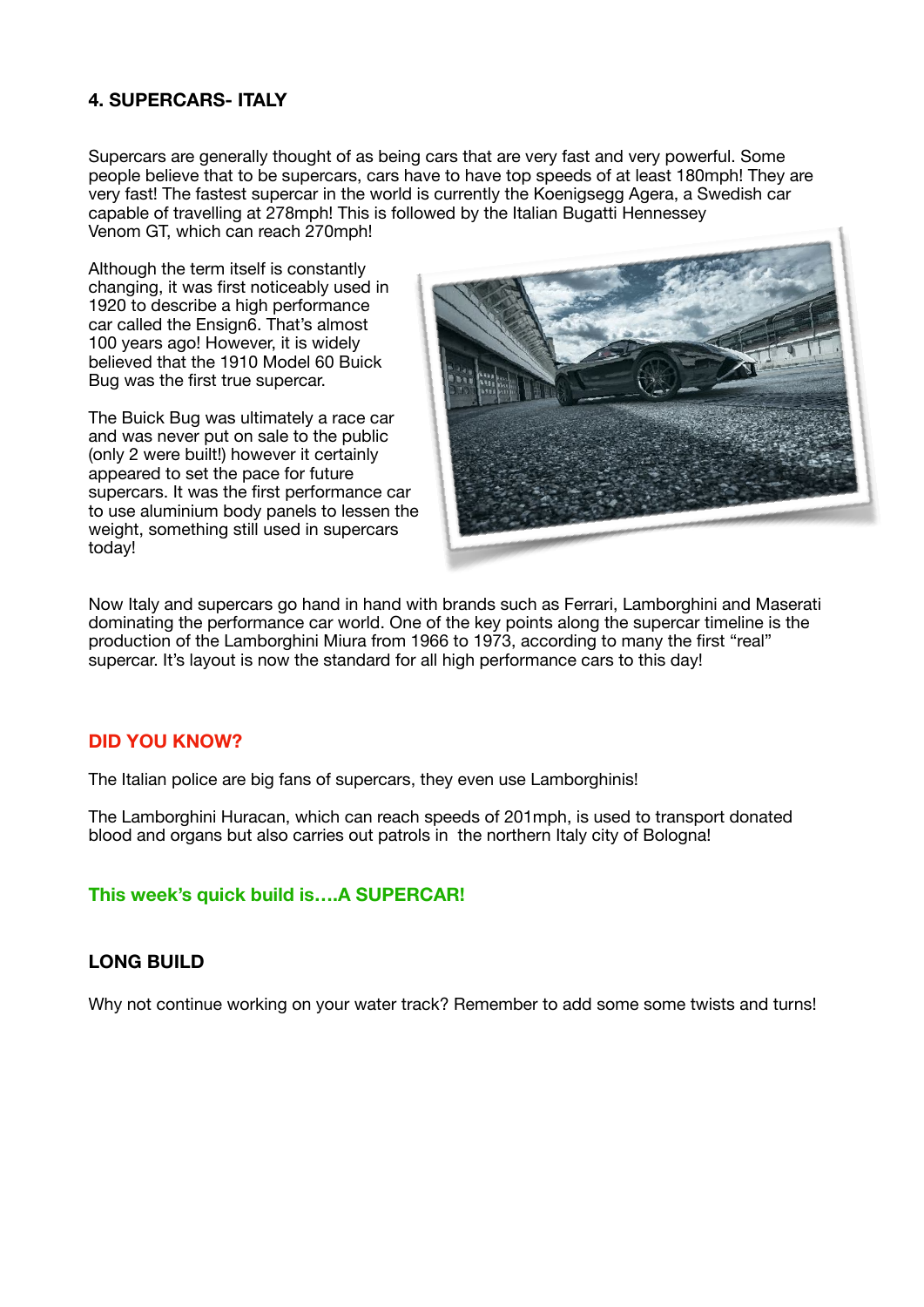### **5. RICKSHAWS- INDIA**

Rickshaws, or tuk-tuks, are a very popular form of transport in many countries around the world, including in India. In the past these three wheeled carriages were pulled by people but these have widely been replaced by cycle rickshaws, which use pedal power and auto and electric rickshaws, motorised versions. Traditionally, rickshaws in India can seat 4 people including the driver and they often run on compressed natural gas, petrol or diesel.

Many cities in India offer rickshaw services as a cheap and easy way to travel short distances and it's quite a novelty for tourists. However, they aren't considered to be too good for long distance travel as they are quite slow and the open sides mean that they can let a lot of pollution in.



### **DID YOU KNOW?**

India is home to the 'Rickshaw Run'- a race that takes part every 4 months with around 85 teams taking part in each one. These teams are made up of between 1 and 4 people who have to ride auto rickshaws from Kochi in South India to Jaisalmer in the north. There is a minimum of £1000 needed to be raised for charity by each team however there is no set route leaving it up to each team to decide which way they want to go! Travelling such a long distance in a vehicle only designed for short trips and tips over when turning corners must be quite the challenge!

### **This week's quick build is….A RICKSHAW!**

### **LONG BUILD**

It's almost time to race! You're going to need a lot of space for your audience so why not build a place for them to sit?